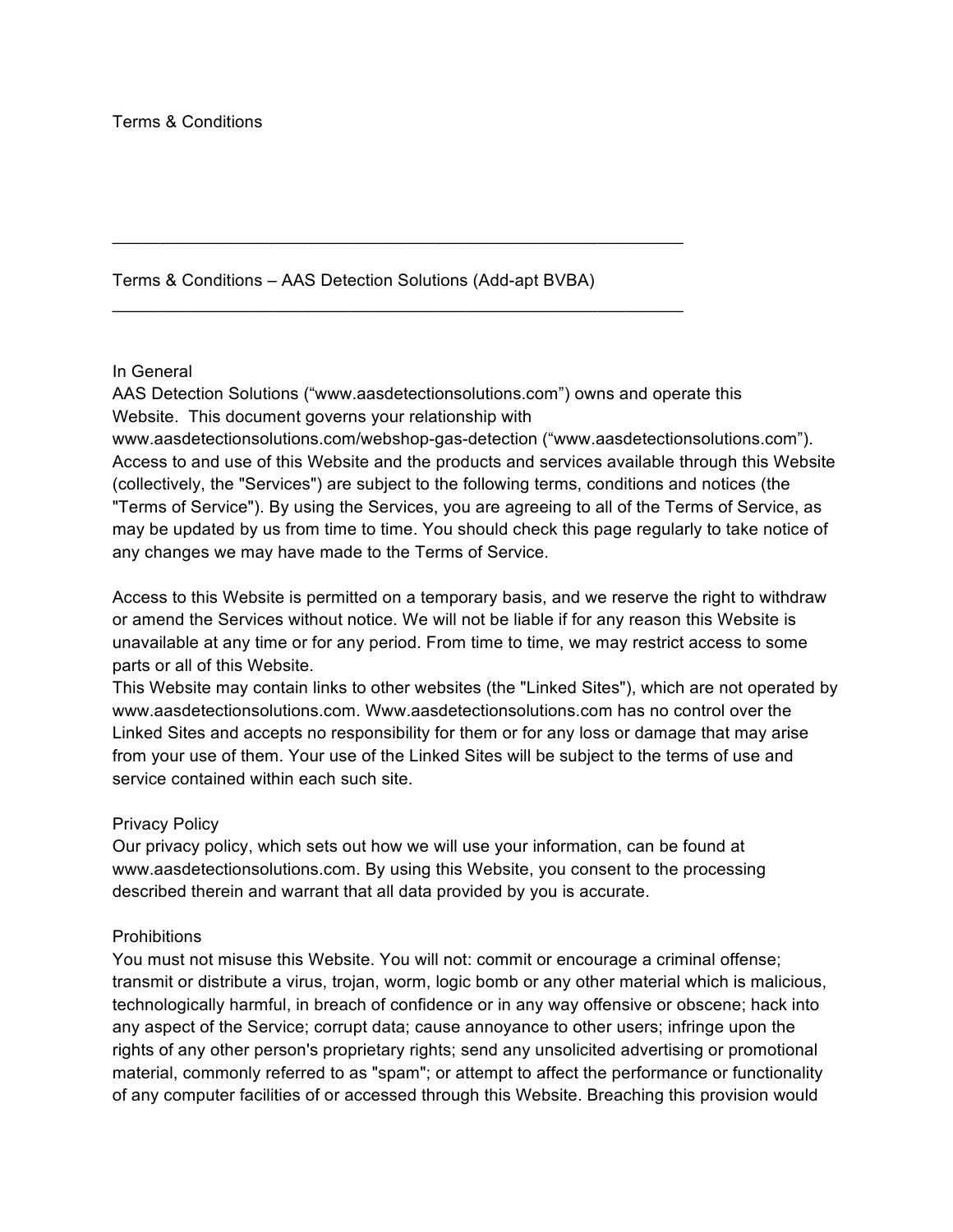constitute a criminal offense and www.aasdetectionsolutions.com will report any such breach to the relevant law enforcement authorities and disclose your identity to them.

We will not be liable for any loss or damage caused by a distributed denial-of-service attack, viruses or other technologically harmful material that may infect your computer equipment, computer programs, data or other proprietary material due to your use of this Website or to your downloading of any material posted on it, or on any website linked to it.

# Intellectual Property, Software and Content

The intellectual property rights in all software and content (including photographic images) made available to you on or through this Website remains the property

of www.aasdetectionsolutions.com or its licensors and are protected by copyright laws and treaties around the world. All such rights are reserved by www.aasdetectionsolutions.com and its licensors. You may store, print and display the content supplied solely for your own personal use. You are not permitted to publish, manipulate, distribute or otherwise reproduce, in any format, any of the content or copies of the content supplied to you or which appears on this Website nor may you use any such content in connection with any business or commercial enterprise.

### Terms of Sale

By placing an order you are offering to purchase a product on and subject to the following terms and conditions. All orders are subject to availability and confirmation of the order price. Dispatch times may vary according to availability and subject to any delays resulting from postal delays or force majeure for which we will not be responsible.

In order to contract with aasdetectionsolutions.com you must be over 18 years of age and possess a valid credit or debit card issued by a bank acceptable to us.

Www.aasdetectionsolutions.com retains the right to refuse any request made by you. If your order is accepted we will inform you by email and we will confirm the identity of the party which you have contracted with. This will usually be www.aasdetectionsolutions.com or may in some cases be a third party. Where a contract is made with a third party

www.aasdetectionsolutions.com is not acting as either agent or principal and the contract is made between yourself and that third party and will be subject to the terms of sale which they supply you. When placing an order you undertake that all details you provide to us are true and accurate, that you are an authorized user of the credit or debit card used to place your order and that there are sufficient funds to cover the cost of the goods. The cost of foreign products and services may fluctuate. All prices advertised are subject to such changes.

# (a) Our Contract

When you place an order, you will receive an acknowledgement e-mail confirming receipt of your order: this email will only be an acknowledgement and will not constitute acceptance of your order. A contract between us will not be formed until we send you confirmation by e-mail that the goods which you ordered have been dispatched to you. Only those goods listed in the confirmation e-mail sent at the time of dispatch will be included in the contract formed.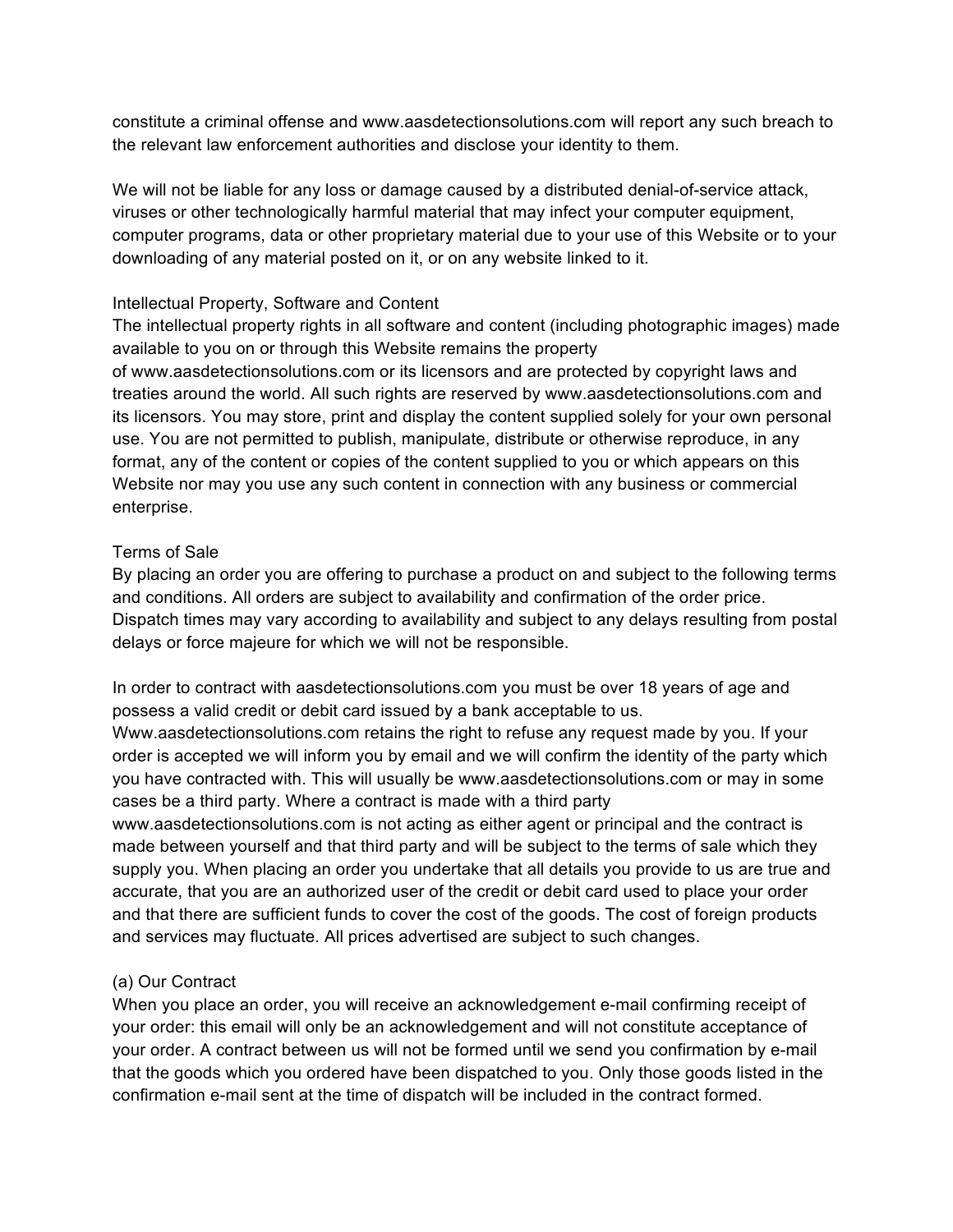# (b) Pricing and Availability

Whilst we try and ensure that all details, descriptions and prices which appear on this Website are accurate, errors may occur. If we discover an error in the price of any goods which you have ordered we will inform you of this as soon as possible and give you the option of reconfirming your order at the correct price or cancelling it. If we are unable to contact you we will treat the order as cancelled. If you cancel and you have already paid for the goods, you will receive a full refund.

Delivery costs will be charged in addition; such additional charges are clearly displayed where applicable and included in the 'Total Cost'.

### (c) Payment

Upon receiving your order we carry out a standard authorization check on your payment card to ensure there are sufficient funds to fulfil the transaction. Your card will be debited upon authorisation being received. The goods will be dispatched once the funds are received on our account.

### (d) Return Policy

We respect a return date of 14 days according to the right of withdrawal. Conditions are that the goods have not been used and are still in their original and closed packaging. After receipt and inspection of the goods, the money will be returned within 14 days.

### Disclaimer of Liability

The material displayed on this Website is provided without any guarantees, conditions or warranties as to its accuracy. Unless expressly stated to the contrary to the fullest extent permitted by law www.aasdetectionsolutions.com and its suppliers, content providers and advertisers hereby expressly exclude all conditions, warranties and other terms which might otherwise be implied by statute, common law or the law of equity and shall not be liable for any damages whatsoever, including but without limitation to any direct, indirect, special, consequential, punitive or incidental damages, or damages for loss of use, profits, data or other intangibles, damage to goodwill or reputation, or the cost of procurement of substitute goods and services, arising out of or related to the use, inability to use, performance or failures of this Website or the Linked Sites and any materials posted thereon, irrespective of whether such damages were foreseeable or arise in contract, tort, equity, restitution, by statute, at common law or otherwise. This does not affect www.aasdetectionsolutions.com's liability for death or personal injury arising from its negligence, fraudulent misrepresentation, misrepresentation as to a fundamental matter or any other liability which cannot be excluded or limited under applicable law.

# Linking to this Website

You may link to our home page, provided you do so in a way that is fair and legal and does not damage our reputation or take advantage of it, but you must not establish a link in such a way as to suggest any form of association, approval or endorsement on our part where none exists. You must not establish a link from any website that is not owned by you. This Website must not be framed on any other site, nor may you create a link to any part of this Website other than the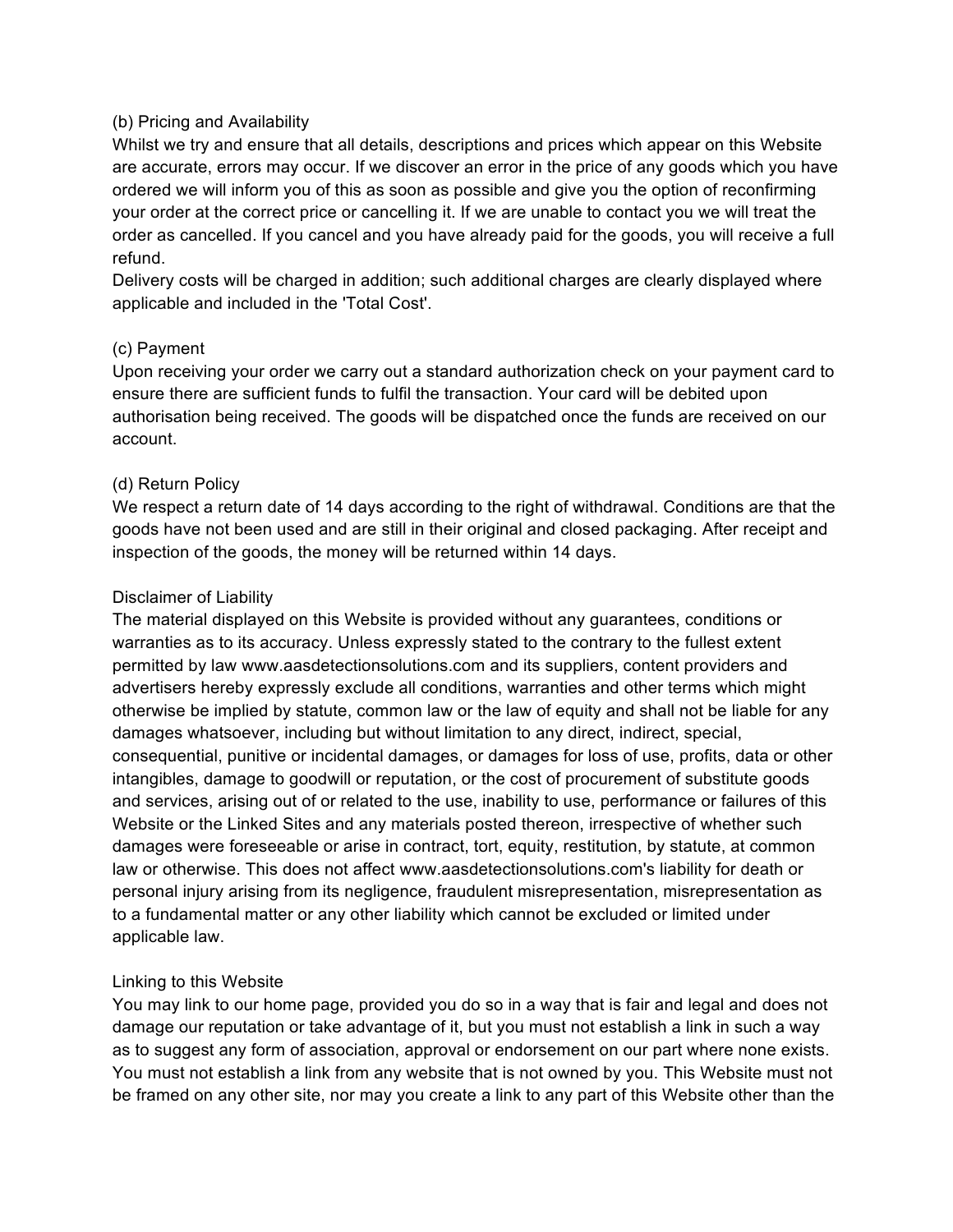home page. We reserve the right to withdraw linking permission without notice.

Disclaimer as to ownership of trade marks, images of personalities and third party copyright Except where expressly stated to the contrary all persons (including their names and images), third party trade marks and content, services and/or locations featured on this Website are in no way associated, linked or affiliated with www.aasdetectionsolutions.com and you should not rely on the existence of such a connection or affiliation. Any trade marks/names featured on this Website are owned by the respective trade mark owners. Where a trade mark or brand name is referred to it is used solely to describe or identify the products and services and is in no way an assertion that such products or services are endorsed by or connected to www.aasdetectionsolutions.com.

### Indemnity

You agree to indemnify, defend and hold harmless www.aasdetectionsolutions.com, its directors, officers, employees, consultants, agents, and affiliates, from any and all third party claims, liability, damages and/or costs (including, but not limited to, legal fees) arising from your use this Website or your breach of the Terms of Service.

### Variation

Www.aasdetectionsolutions.com shall have the right in its absolute discretion at any time and without notice to amend, remove or vary the Services and/or any page of this Website.

# Invalidity

If any part of the Terms of Service is unenforceable (including any provision in which we exclude our liability to you) the enforceability of any other part of the Terms of Service will not be affected all other clauses remaining in full force and effect. So far as possible where any clause/sub-clause or part of a clause/sub-clause can be severed to render the remaining part valid, the clause shall be interpreted accordingly. Alternatively, you agree that the clause shall be rectified and interpreted in such a way that closely resembles the original meaning of the clause /sub-clause as is permitted by law.

#### **Complaints**

We operate a complaints handling procedure which we will use to try to resolve disputes when they first arise, please let us know if you have any complaints or comments.

#### Waiver

If you breach these conditions and we take no action, we will still be entitled to use our rights and remedies in any other situation where you breach these conditions.

#### Entire Agreement

The above Terms of Service constitute the entire agreement of the parties and supersede any and all preceding and contemporaneous agreements between you and www.aasdetectionsolutions.com. Any waiver of any provision of the Terms of Service will be effective only if in writing and signed by a Director of www.aasdetectionsolutions.com.